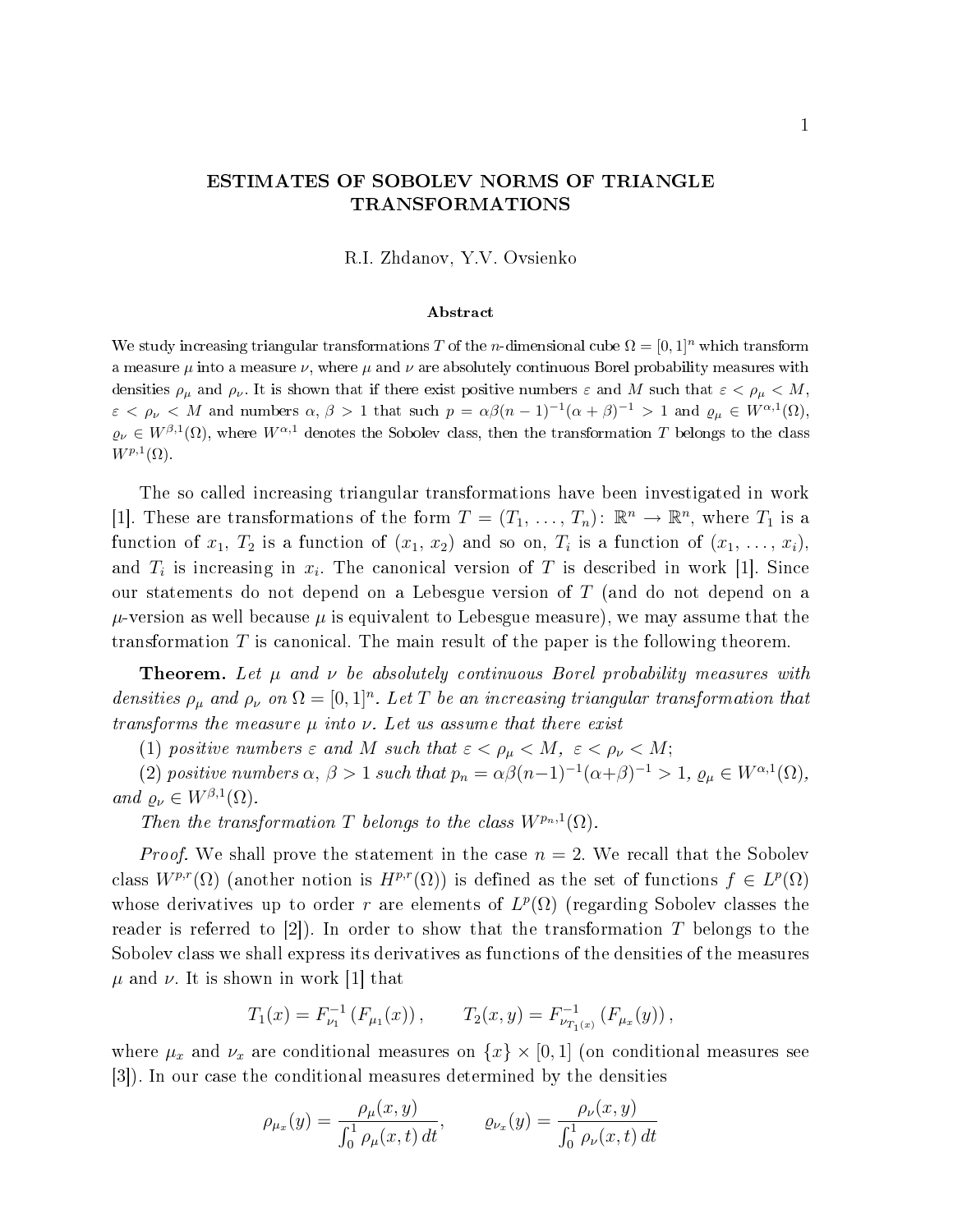with respect to Lebesgue measure. These densities are referred to as conditional densities. We shall denote the projections of the measures  $\mu$  and  $\nu$  to the interval  $\{(x,0), x \in [0,1]\}$ as  $\mu_1$  and  $\nu_1$ . We denote by  $F_{\xi}$  the distribution function of an absolutely coninuous measure  $\xi$  with a positive density  $\varrho_{\xi}$  defined on the interval [0, 1], i.e.,

$$
F_{\xi}(x) = \int_0^x \rho_{\xi}(t) dt, \, x \in [0, 1].
$$

The function  $F_{\xi}$  has an inverse function because it is strictly increasing. Thus

$$
\partial_y T_1(x) = 0, \qquad \partial_x T_1(x) = \frac{F'_{\mu_1}(x)}{F'_{\nu_1}(T_1(x))} = \frac{\rho_{\mu_1}(x)}{\rho_{\nu_1}(T_1(x))},
$$

$$
\partial_y T_2(x, y) = \frac{F'_{\mu_x}(y)}{F'_{\nu_{T_1(x)}}(T_2(x, y))} = \frac{\rho_{\mu_x}(y)}{\rho_{\nu_{T_1(x)}}(T_2(x, y))}.
$$
(1)

All the three functions are bounded because the densities  $\rho_{\mu}$  and  $\rho_{\nu}$  are bounded and are separated from zero and thus their conditional densities and the densities of their projections are separated from zero too. Therefore, they are integrable on  $\Omega$  in any power. It only remains to prove that the function  $\partial_x T_2$  belongs to  $L^{p_2}(\Omega)$ . Let the density  $\rho_{\nu}$  be a smooth function. Then one has the equalities

$$
\partial_x F_{\mu_x}(y) = \partial_x \left( \frac{\int_0^y \rho_\mu(x, t) dt}{\int_0^1 \rho_\mu(x, t) dt} \right)
$$
  
= 
$$
\frac{\int_0^y \partial_x \rho_\mu(x, t) dt \int_0^1 \rho_\mu(x, t) dt - \int_0^1 \partial_x \rho_\mu(x, t) dt \int_0^y \rho_\mu(x, t) dt}{(\int_0^1 \rho_\mu(x, t) dt)^2},
$$

$$
\partial_x F_{\nu_{T_1(x)}}(y) = \partial_x \left( \frac{\int_0^y \rho_\nu(T_1(x),t) dt}{\int_0^1 \rho_\nu(T_1(x),t) dt} \right)
$$
  
\n
$$
= \frac{\int_0^y [\partial_x \rho_\nu](T_1(x),t) T_1'(x) dt \int_0^1 \rho_\nu(T_1(x),t) dt}{\left(\int_0^1 \rho_\nu(T_1(x),t) dt\right)^2}
$$
  
\n
$$
- \frac{\int_0^1 [\partial_x \rho_\nu](T_1(x),t) T_1'(x) dt \int_0^y \rho_\nu(T_1(x),t) dt}{\left(\int_0^1 \rho_\nu(T_1(x),t) dt\right)^2},
$$
  
\n
$$
F'_{\nu_{T_1(x)}}(y) = \partial_y \left( \frac{\int_0^y \rho_\nu(T_1(x),t) dt}{\int_0^1 \rho_\nu(T_1(x),t) dt} \right) = \frac{\rho_\nu(T_1(x), y)}{\int_0^1 \rho_\nu(T_1(x),t) dt}.
$$

The following equality holds true as well:

$$
\[ \partial_x F_{\nu_{T_1(x)}}^{-1} \] (y) = -\frac{\left[ \partial_x F_{\nu_{T_1(x)}} \right] (F_{\nu_{T_1(x)}}^{-1}(y))}{F_{\nu_{T_1(x)}}'(F_{\nu_{T_1(x)}}^{-1}(y))} . \tag{2}
$$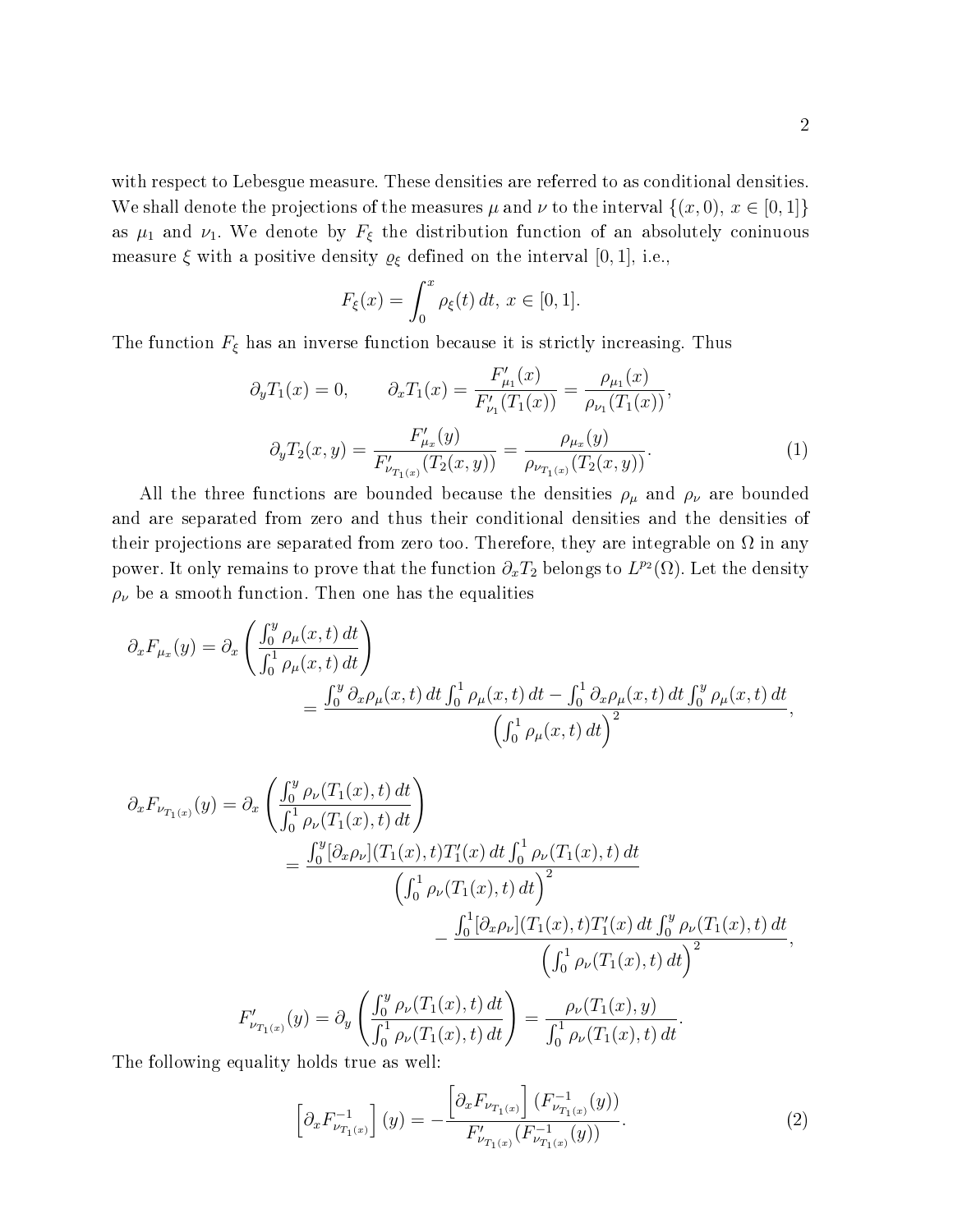Indeed, suppose that  $f(x,y) = F_{\nu_{T_1(x)}}(y)$  and  $\varphi(x,y) = F_{\nu_{T_1(x)}}^{-1}(y)$ . For any x and y we have the equality  $f(x, \varphi(x, y)) = y$ . Differentiation in x leads to the equality

$$
\partial_x f(x, \varphi(x, y)) + \partial_y f(x, \varphi(x, y)) \partial_x \varphi(x, y) = 0.
$$

We obtain the equality

$$
\partial_x \varphi(x, y) = -\frac{\partial_x f(x, \varphi(x, y))}{\partial_y f(x, \varphi(x, y))}.
$$
\n(3)

.

This leads to equality (2) in the case of smooth densities. Then we obtain the following chain of equalities:

$$
\partial_x T_2(x, y) = \left[ \partial_x F_{\nu_{T_1(x)}}^{-1} \right] (F_{\mu_x}(y)) \partial_x F_{\mu_x}(y) = -\frac{\left[ \partial_x F_{\nu_{T_1(x)}} \right] (T_2(x, y))}{\left[ F_{\nu_{T_1(x)}}' \right] (T_2(x, y))} \partial_x F_{\mu_x}(y). \tag{4}
$$

We get

$$
\left| \left[ \partial_x F_{\nu_{T_1(x)}} \right] (T_2(x, y)) \right| \leq 2 \frac{\int_0^1 \left| [\partial_x \rho_\nu](T_1(x), t) \right| T_1'(x) dt}{\int_0^1 \rho_\nu(T_1(x), t) dt}
$$

In addition, one has

$$
|\partial_x F_{\mu_x}(y)| \le 2 \frac{\int_0^1 |\partial_x \rho_\mu(x,t)| \, dt}{\int_0^1 \rho_\mu(x,t) \, dt}.
$$

Due to the inequalities  $\rho_\nu \geq \varepsilon$  and  $\int_0^1 \rho_\mu(x,t) dt \geq \varepsilon$  for conditional density we have

$$
|\partial_x T_2(x, y)| \le 4 \frac{\int_0^1 |[\partial_x \rho_\nu](T_1(x), t)| T_1'(x) dt \int_0^1 |\partial_x \rho_\mu(x, t)| dt}{\rho_\nu(T_1(x), T_2(x, y)) \int_0^1 \rho_\mu(x, t) dt}
$$
  

$$
\le \frac{4}{\varepsilon^2} \int_0^1 |[\partial_x \rho_\nu](T_1(x), t)| T_1'(x) dt \int_0^1 |\partial_x \rho_\mu(x, t)| dt. \quad (5)
$$

It is easy to see that, for any function  $f \in L^p(\Omega)$ , where  $p > 1$ , the function  $\int_0^1 f(x, t) dt$ belongs to  $L^p(\Omega)$  by Fubini's theorem. It follows by Hölder's inequality that if  $f \in L^{\alpha}(\Omega)$ ,  $g \in L^{\beta}(\Omega)$ , then  $fg \in L^p(\Omega)$  where  $p = \alpha \beta(\alpha + \beta)^{-1}$ . Thus to prove our statement in the case of smooth a density  $\rho_{\nu}$  it is enough to show that  $[\partial_x \rho_{\nu}](T_1(x), y)T'_1(x) \in L^{\beta}(\Omega)$ ,  $\partial_x \rho_\mu(x,y) \in L^{\alpha}(\Omega)$ . The hypotheses of the theorem imply that  $\partial_x \rho_\mu(x,y) \in L^{\alpha}(\Omega)$ . By the change of variables formula and the fact that  $T_1'(x) \le M/\varepsilon$  we deduce that

$$
\int_{\Omega} |[\partial_x \rho_{\nu}] (T_1(x), y) T_1'(x)|^{\beta} dx dy = \int_{\Omega} |\partial_x \rho_{\nu}(x, y)|^{\beta} (T_1'(T_1^{-1}(x)))^{\beta - 1} dx dy
$$
  

$$
\leq \frac{M^{\beta - 1}}{\varepsilon^{\beta - 1}} \int_{\Omega} |\partial_x \rho_{\nu}(x, y)|^{\beta} dx dy,
$$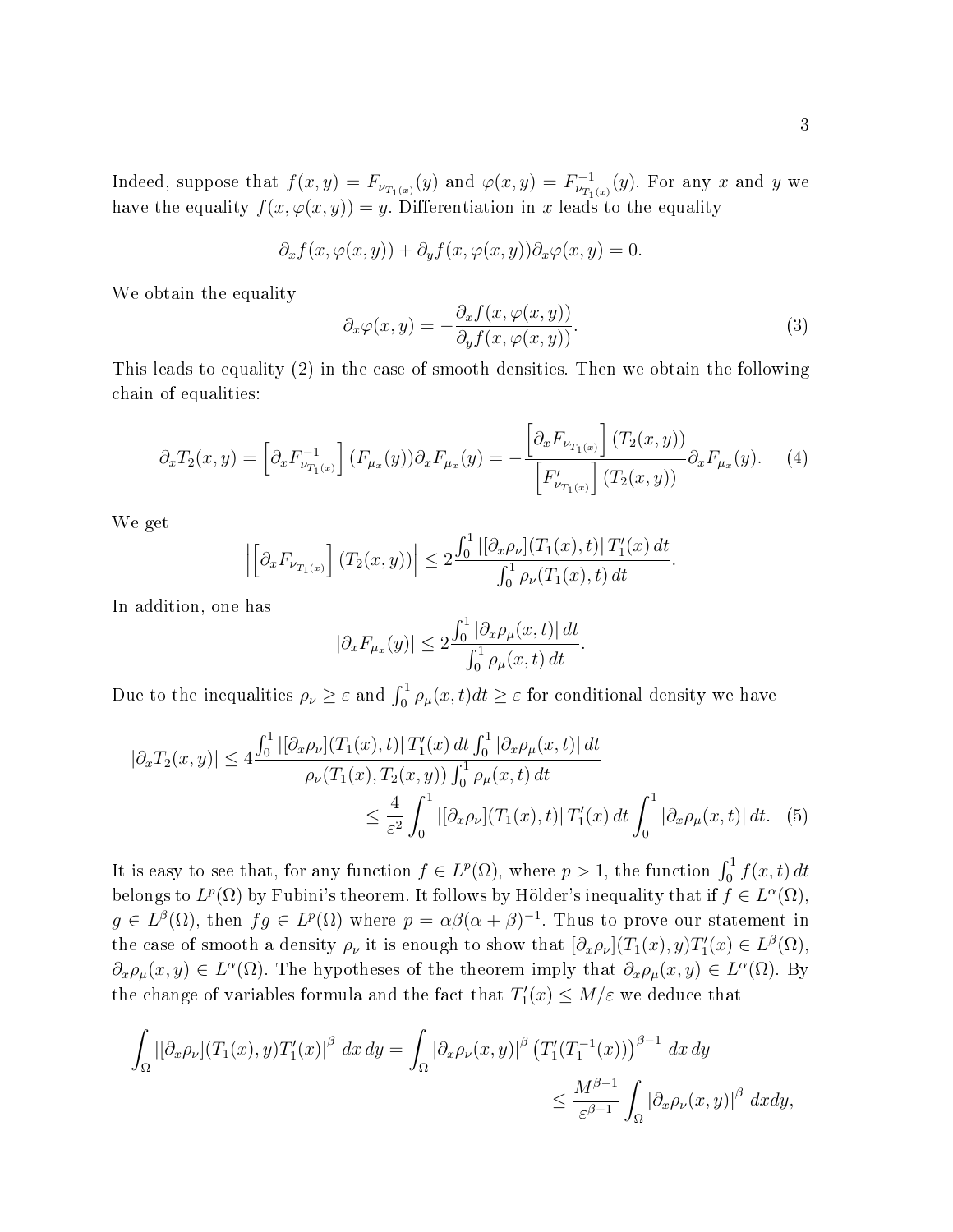where the existence of the right hand side of the equality implies the existence of the left hand side. Thus  $\partial_x T_2$  belongs to  $L^{p_2}(\Omega)$  and we obtain the following estimate:

$$
\| \partial_x T_2 \|_{L^{p_2}(\Omega)} \le C \| \partial_x \rho_\nu \|_{L^\beta(\Omega)} \| \partial_x \rho_\mu \|_{L^\alpha(\Omega)}, \tag{6}
$$

where C is a constant which depends only on  $\varepsilon$  and M.

From now on we do not assume that the density  $\rho_{\nu}$  is smooth, but we suppose that the hypotheses of the theorem are fulfilled. There exists a sequence of smooth densities  $\rho_{\nu^{(m)}}$ convergent to  $\rho_\nu$  in the norm of  $W^{\beta,1}.$  In addition, we can choose it so that for  $\rho_{\nu^{(m)}}$  the hypotheses of the theorem are fulfilled with the same  $\varepsilon$ , M and  $\beta$  for any m. Inequality (6) applied to the densities  $\rho_{\nu^{(m)}}$  and the corresponding triangular transformations  $T^{(m)}$ implies the boundedness of the sequence of functions  $\partial_x T_2^{(m)}$  $u_2^{(m)}$  in the class  $L^{p_2}(\Omega)$ . Now to prove the theorem it is enough to show that the sequence of functions  $T_2^{(m)}$  $2^{(m)}$  converges to  $T_2$  in  $L^{p_2}(\Omega)$ . Notice that because the absolute values of  $T_2^{(m)}$  $x_2^{(m)}$  and  $T_2$  do not exceed 1, it is enough to establish convergence in measure. It is proved in work [1] that if a sequence of absolutely continuous probability measures  $\nu_j$  defined on  $\mathbb{R}^n$  converges in variation to measure  $\nu$ , then sequence of canonical triangular transformations  $T_{\mu,\nu_j}$  converge in measure to  $T_{\mu,\nu}$  (in work [4], a generalization is obtained in the case where measure  $\mu$ also vary). Because convergence of densities in  $W^{\beta,1}(\Omega)$  implies convergence of measures in the variation norm, the sequence  $T_2^{(m)}$  $L_2^{(m)}$  converges to  $T_2$  in  $L^{p_2}(\Omega)$ . The statement in the case  $n = 2$  proved.

Now we apply induction on n and assume that the statement is proved if  $k < n$ . According to the construction of the canonical transformation  $T$  (see [1]), the first  $n-1$  coordinates of the transformation T form the canonical transformation of the projections of the measures on the  $(n - 1)$ -dimensional cube in the hyperplane  $x_n = 0$ . We shall denote it by S, and the vector  $(x_1, \ldots, x_{n-1})$  is denoted by x. Obviously, the hypotheses of the theorem are fulfilled for the projections of our measures. Indeed, the densities of the projections are positive, bounded and separated from zero, their derivatives  $\int_0^1 \partial_{x_i} \rho_\nu(x, x_n) dx_n$ ,  $\int_0^1 \partial_{x_i} \rho_\mu(x, x_n) dx_n$  are integrable in necessary powers. Therefore, the components  $T_i$ ,  $i = 1, \ldots, n - 1$ , belong to the Sobolev class  $W^{p_{n-1},1}(\Omega)$ ,  $p_{n-1} > p_n$ . Thus it remains to prove the membership of  $\partial_{x_i} T_n(x, x_n)$  in  $L^{p_n}(\Omega)$ .

We shall use the following relation for  $T_n(x, x_n)$ :

$$
T_n(x, x_n) = F_{\nu_{S(x)}}^{-1}(F_{\mu_x}(x_n)),
$$

where  $\mu_x$  and  $\nu_x$  are conditional measures defined on the segments  $\{x\} \times [0,1]$ . The derivative of  $T_n(x, x_n)$  in  $x_n$  has the same form as in (1), i.e.,

$$
\partial_{x_n} T_n(x, x_n) = \frac{\rho_{\mu_x}(x_n)}{\rho_{\nu_{S(x)}}(T_n(x, x_n))}.
$$
\n<sup>(7)</sup>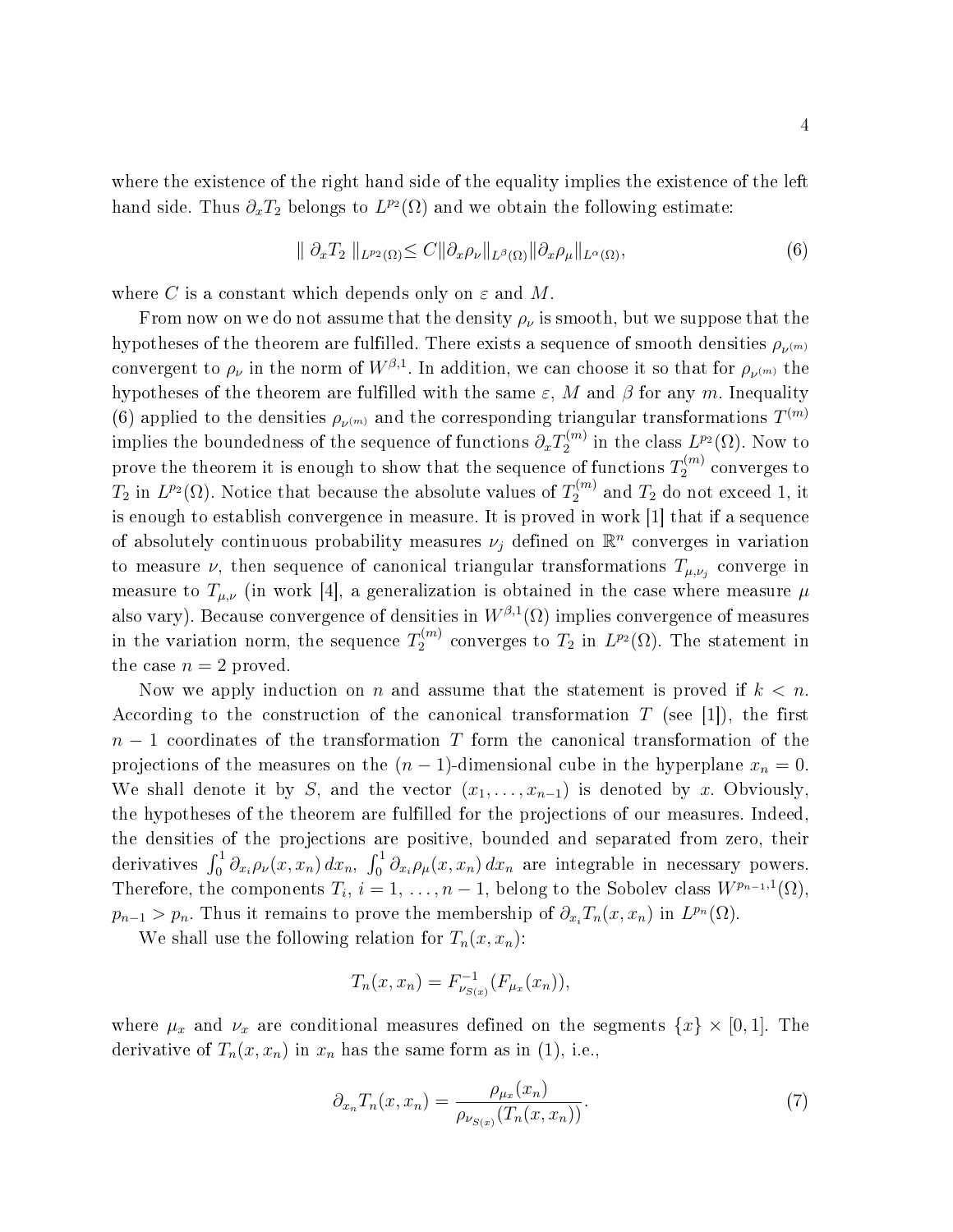Hence it is integrable in any power. Suppose that the density  $\rho_{\nu}$  is a smooth function. Then the derivative in  $x_i$ ,  $i < n$ , has the same form as in (4), i.e.,

$$
\partial_{x_i} T_n(x, x_n) = -\frac{\left[\partial_{x_i} F_{\nu_{S(x)}}\right](T_n(x, x_n))}{F'_{\nu_{S(x)}}(T_n(x, x_n))} \partial_{x_i} F_{\mu_x}(x_n).
$$

Let us write out multipliers separately:

$$
\left(F'_{\nu_{S(x)}}(T_n(x,x_n))\right)^{-1} = \frac{\int_0^1 \rho_{\nu}(S(x),t) dt}{\rho_{\nu}(S(x),T_n(x,x_n))};
$$

$$
\left| \left[ \partial_{x_i} F_{\nu_{S(x)}} \right] (T_n(x, x_n)) \right| = \left| \partial_{x_i} \left( \frac{\int_0^y \rho_{\nu}(S(x), t) dt}{\int_0^1 \rho_{\nu}(S(x), t) dt} \right) \right|_{y = T_n(x, x_n)} \right|
$$
  
\n
$$
\leq \frac{2}{\int_0^1 \rho_{\nu}(S(x), t) dt} \int_0^1 \sum_{j=i}^{n-1} \left| \left[ \partial_{x_j} \rho_{\nu} \right] (S(x), t) \partial_{x_i} T_j(x_1, \dots, x_j) \right| dt,
$$
  
\n
$$
\left| \partial_{x_i} F_{\mu_x}(x_n) \right| = \left| \partial_{x_i} \left( \frac{\int_0^{x_n} \rho_{\mu}(x, t) dt}{\int_0^1 \rho_{\mu}(x, t) dt} \right) \right| \leq 2 \frac{\int_0^1 \left| \partial_{x_i} \rho_{\mu}(x, t) \right| dt}{\int_0^1 \rho_{\mu}(x, t) dt}.
$$

Similarly to inequality (5) we obtain the estimate

$$
\partial_{x_i} T_n(x, x_n) \leq \frac{4}{\varepsilon^2} \cdot \int_0^1 \sum_{j=i}^{n-1} |[\partial_{x_j} \rho_\nu](S(x), t) \partial_{x_i} T_j(x_1, \dots, x_j)| dt \int_0^1 |\partial_{x_i} \rho_\mu(x, t)| dt. \tag{8}
$$

By the inductive assumption for  $j = 1, \ldots, n - 1$  the function  $\partial_{x_i} T_j(x_1, \ldots, x_j)$  belongs to  $L^{p_j}(\Omega)$ . In particular, for any j this expression belongs to  $L^{p_{n-1}}(\Omega)$ . The function  $\int_0^1 |\partial_{x_i} \rho_\mu(x,t)| dt$  belongs to  $L^{\alpha}(\Omega)$  and one has  $\partial_{x_j} \rho_\nu(x,t) \in L^{\beta}(\Omega)$  for any j. Then by the change of variable formula (see [1, p. 7]) we obtain

$$
\int_{\Omega} |[\partial_{x_j} \rho_{\nu}](S(x),t)|^{\beta} dx dt = \int_{\Omega} |\partial_{x_j} \rho_{\nu}(x,t)|^{\beta} \prod_{k=1}^{n-1} \partial_{x_k} T_k(x_1,\ldots,x_k) dx dt,
$$

where  $\varepsilon/M \leq \partial_{x_k} T_k(x_1,\ldots,x_k) \leq M/\varepsilon$  according to (7). Thus  $[\partial_{x_i} \rho_\nu](S(x),t)$  belongs to  $L^{\beta}(\Omega)$ . By using Hölder's inequality we obtain that the right hand side of inequality (8) and therefore the left hand side belongs to  $L^q(\Omega)$  where  $1/q = 1/\alpha + 1/\beta + 1/p_{n-1}$ , i.e.,  $q = p_n$ . In addition, the following chain of equalities holds true:

$$
\|\partial_{x_i}T_n\|_{L^{p_n}(\Omega)} \leq C \max_{i \leq j \leq n-1} \|\partial_{x_i}T_j\|_{L^{p_{n-1}}(\Omega)} \max_{i \leq j \leq n-1} \|\partial_{x_j}\rho_{\nu}\|_{L^{\beta}(\Omega)} \|\partial_{x_i}\rho_{\mu}\|_{L^{\alpha}(\Omega)}
$$
  

$$
\leq C \max_{i \leq j \leq n-1} \|\partial_{x_i}T_j\|_{L^{p_j}(\Omega)} \|\rho_{\nu}\|_{W^{\beta,1}(\Omega)} \|\rho_{\mu}\|_{W^{\alpha,1}(\Omega)},
$$